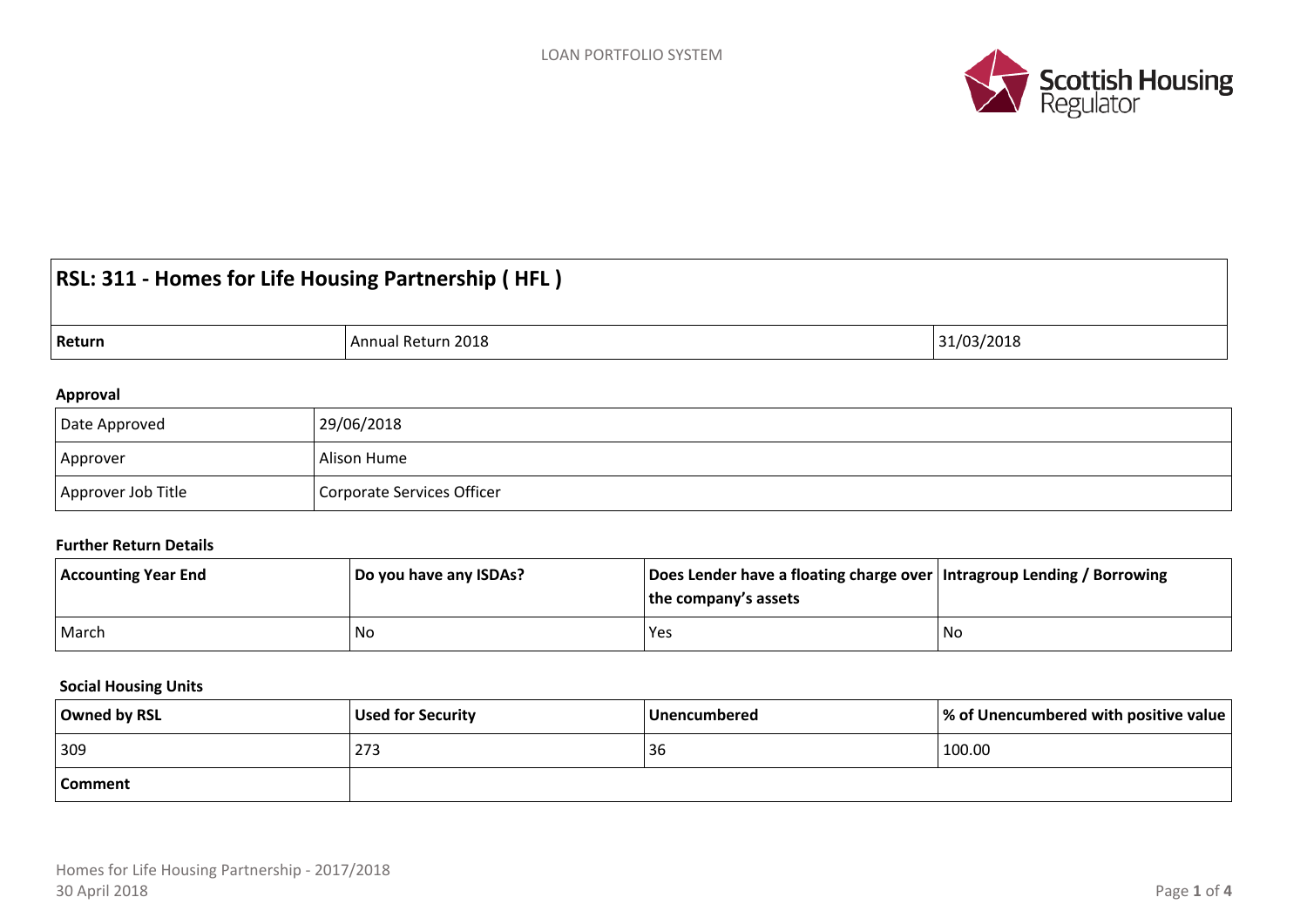

| Total Facility (£'000s) | <b>Facility Outstanding (£'000s)</b> | <b>Facility Undrawn (£'000s)</b> |  |  |
|-------------------------|--------------------------------------|----------------------------------|--|--|
| 4,020.8                 | 1,691.4                              | $\vert$ 0.0                      |  |  |

# **1 Facility Detail 1**

| Facility<br><b>Number</b> | Lender                            |      | Status   Facility<br>Total £'000s | <b>Start Date</b> | End<br>Date               | Amount<br><b>Undrawn</b> | Amount<br>  Outstanding | Undrawn<br><b>Facility For</b> | Details | Committed? | <b>Next</b><br>5 Yrs? | Multi<br>Lender |
|---------------------------|-----------------------------------|------|-----------------------------------|-------------------|---------------------------|--------------------------|-------------------------|--------------------------------|---------|------------|-----------------------|-----------------|
| HFLNBS001                 | Nationwide<br>Building<br>Society | Live | 4,020.8                           |                   | 28/03/2008 01/04/2023 0.0 |                          | 1,691.4                 |                                |         |            |                       | No              |

| Chargeholder     | NBS t/a DBS |
|------------------|-------------|
| Security Trustee | 'No         |

#### **Facility Fees**

|                         |     | <b>Details</b>                      | <b>Additional Lenders</b> |
|-------------------------|-----|-------------------------------------|---------------------------|
| <b>Arrangement Fees</b> | 1 N |                                     |                           |
| Non-Utilisation Fees N  |     |                                     |                           |
| <b>Other Fees</b>       |     | Legal and valuation fees of lender. |                           |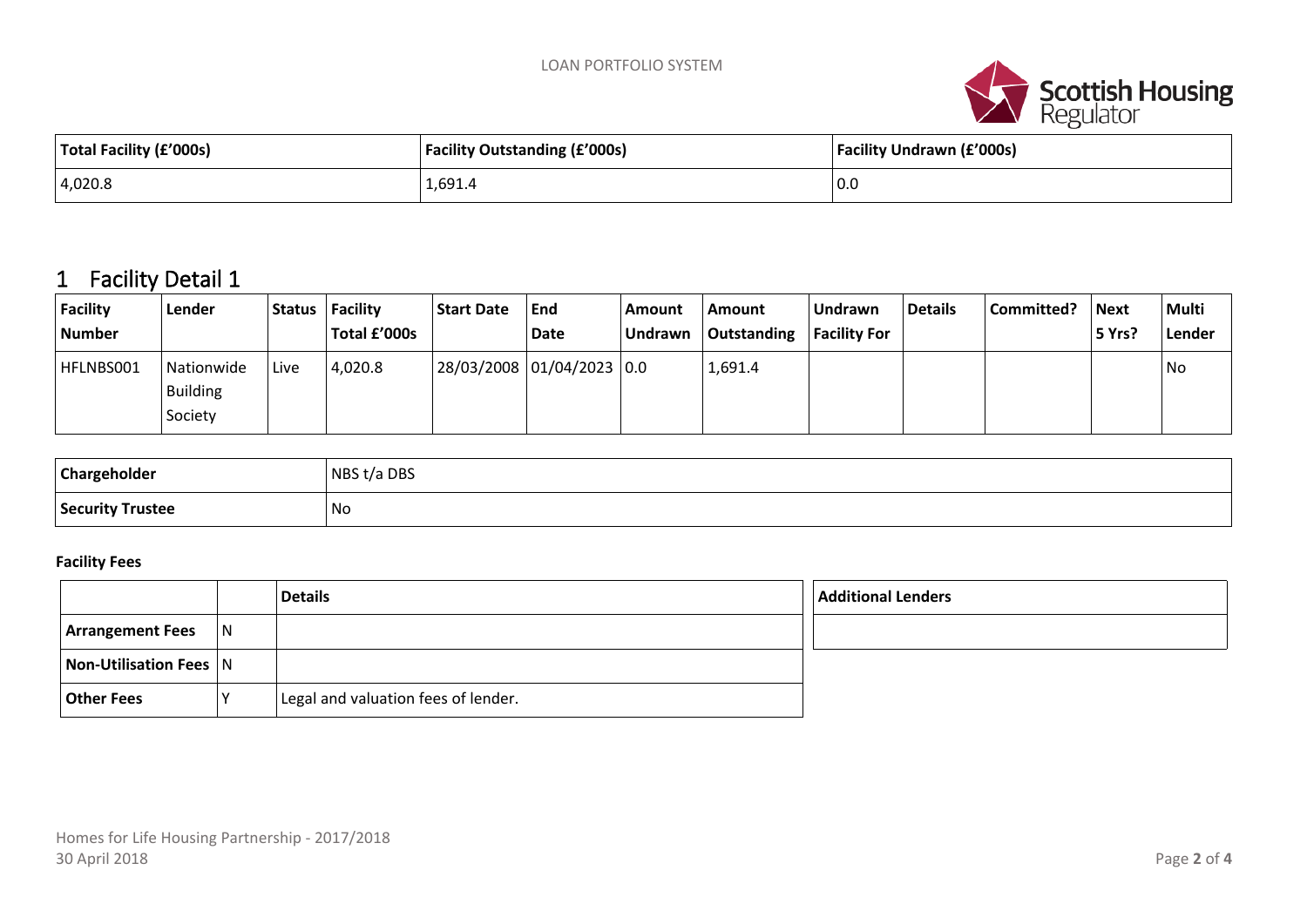

#### **1.1.1 Loan Details 1**

| <b>Ref No</b>    |      | <b>Status   Start Date</b>        | <b>Type</b> | Amount   O/standing | <b>Repayment Terms   Terms of Loan</b> |     | <b>Purpose</b> | <b>Details</b> | <b>Ref Rate</b>   | Margi       |
|------------------|------|-----------------------------------|-------------|---------------------|----------------------------------------|-----|----------------|----------------|-------------------|-------------|
|                  |      |                                   |             |                     |                                        |     |                |                |                   | $ n / All-$ |
|                  |      |                                   |             |                     |                                        |     |                |                |                   | $\vert$ in  |
|                  |      |                                   |             |                     |                                        |     |                |                |                   | Rate        |
| <b>NBSFIXEDO</b> | Live | 28/03/2008   Fixed Rate   4,020.8 |             | 1,691.4             | <b>Fully Amortising</b>                | Yes | Affordable     |                | <b>Fixed Rate</b> | 5.5050      |
| 01               |      |                                   | Loan        |                     |                                        |     | Housing        |                | Percentage        |             |
|                  |      |                                   |             |                     |                                        |     | Development    |                |                   |             |

# **1.1.2 Additional Loan and Security Detail**

| Loan Ref No | <b>First Capital</b><br>Repayment | <b>Final Capital</b><br>  Payment | Int is being | First<br>Interest<br>Payment | <b>Deal</b><br><b>Expires</b> | <b>Forward</b><br><b>Fixes</b> | <b>Security from</b><br>Social Housing %   Security | <b>Social Housing</b><br>Value £'000s | <i><b>Basis</b></i>        | Date of<br>Valuation | Coven<br>ants |
|-------------|-----------------------------------|-----------------------------------|--------------|------------------------------|-------------------------------|--------------------------------|-----------------------------------------------------|---------------------------------------|----------------------------|----------------------|---------------|
| NBSFIXED001 | 31/05/2008                        | 01/04/2023                        | Paid         | 31/05/2008                   |                               |                                | 100.00                                              | 6,921.0                               | EUV-SH<br>without<br>sales | 24/09/2004   Yes     |               |

### 1.1.2.1.1 Covenant Detail 1

| Loan Ref No                  | Seq. No. | Type of Covenant                           | Required Level | <b>Reporting frequency</b> | Date of last report | Level Achieved |
|------------------------------|----------|--------------------------------------------|----------------|----------------------------|---------------------|----------------|
| NBSFIXED001                  |          | Loan to Value                              | $> = 105%$     | Annually                   | 30/09/2017          | 351%           |
| <b>How is it calculated?</b> |          | Valuation of secured property / Loan value |                |                            |                     |                |

## 1.1.2.1.2 Covenant Detail 2